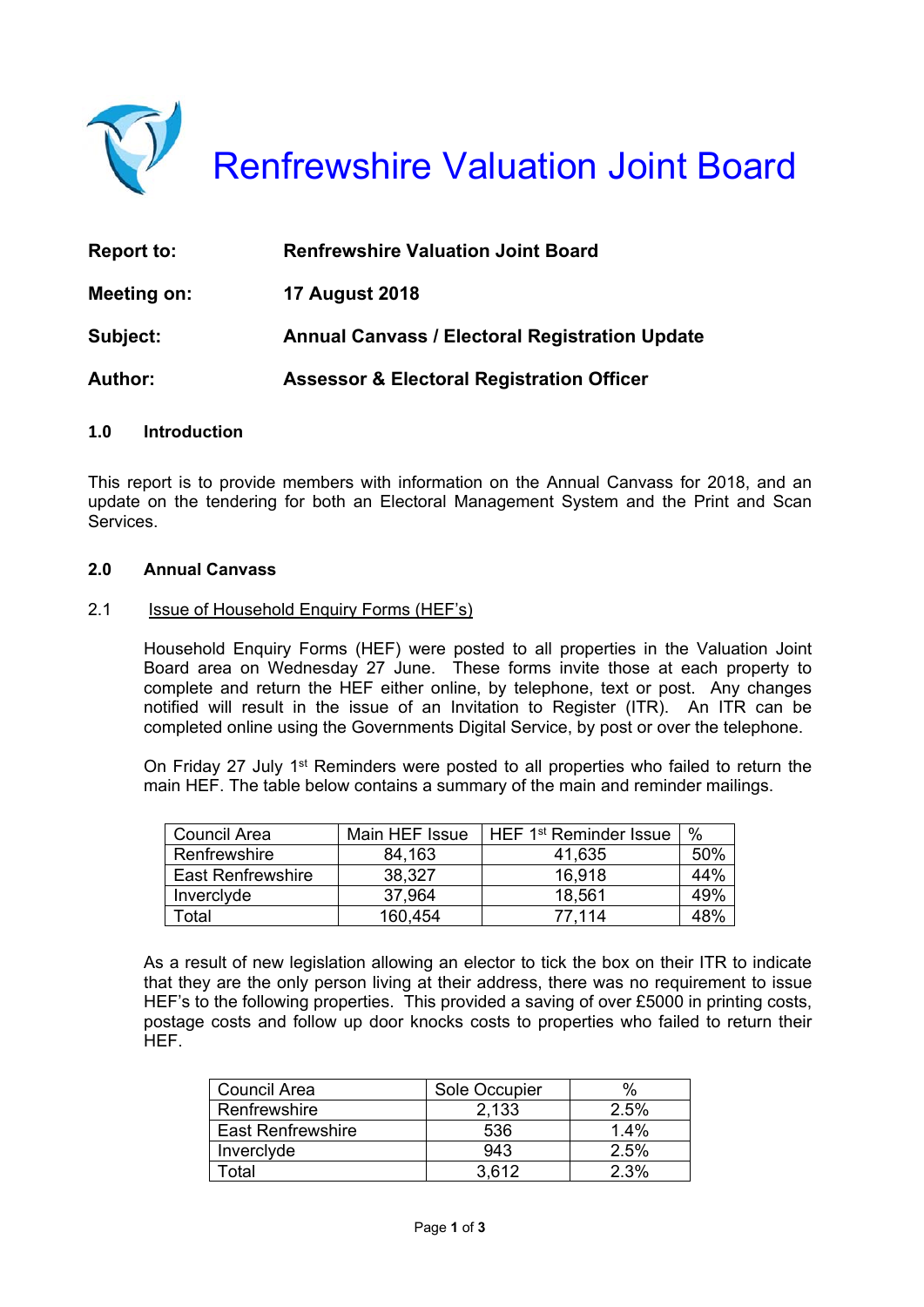## 2.2 Door-to-Door Canvass:

If there is no response to the initial or first reminder HEF a canvasser will visit the property during September to November in an attempt to obtain a completed HEF at the door. We have employed a number of additional canvassers in an effort to door knock all those households who have not responded before the cut-off date for publication of the Register on the 1st December.

## 2.3 Local Secondary Checks:

Under the legislation in force, local data held by Councils and other bodies including Council Tax Billing records and lists of social/private tenancies cannot be used for this canvass. This continues to add to the complexity and cost of the canvass, however there are ongoing discussions with government around making changes to the canvass procedures. These changes are looking to make the process more efficient both in terms of cost and engagement with electors. I will report to the Board on any progress made on bringing these changes into force at the earliest opportunity.

## **3.0 Polling District Review**

The Returning Officers have been asked for receipt of any Polling District changes by early November where possible however, they have confirmed that this will all depend on their consultation process and Committee dates. Completing the review in time for publication of the revised register on 1 December 2018 means that any changes can be reflected in it, and that no subsequent alterations to the structure of an already published register will need to be made, thus avoiding the potential need to publish a further revised register. If the register does require to be republished it will involve a full redistribution to all parties entitled to receive the register both on publication and on request which leads to a very time-consuming exercise. Hopefully, we will be fortunate and RO's will be able to deliver changes to us in time for 1<sup>st</sup> December publication.

## **4.0 Procurement**

Invitation to tender on behalf of the Board by Renfrewshire Council's Procurement Team (CPU) for an Electoral Management System (EMS) will be issued as soon as the tender document has been completed.

The tender for the provision of all Print and Scan Services will now be issued later in the year due to the work associated with revision of the Tender Template as a result of GDPR. In the meantime, the CPU will prepare a Negotiated Contract with the current provider Adare for the period 16 September 2018 – 1 December 2018.

## **5.0 The Next Year**

There are no scheduled elections for next year at present. However, we need to be prepared should a snap election or by election be called at short notice.

## **General Conclusions**

I would like to take this opportunity to thank the staff for their continuing hard work and diligence in dealing efficiently with the management of the Annual Canvass and associated tasks.